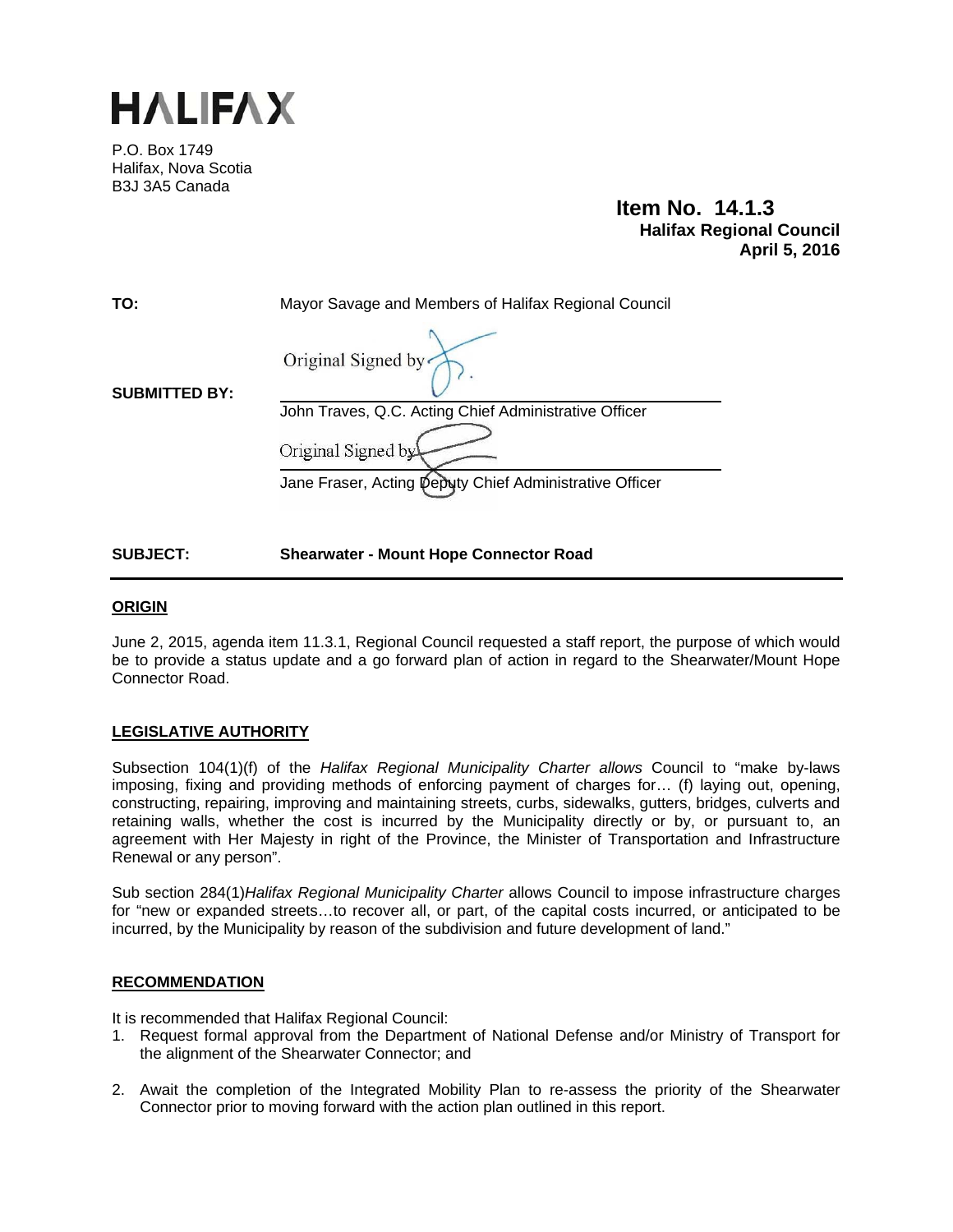# **BACKGROUND**

The Cole Harbour Arterial Corridor and Interchange Study (Dillon 2002) identified the need for a connector road linking Caldwell Road to Highway 111, to accommodate future land development in the Morris-Russell Lake master plan area and relieve traffic congestion on Portland Street.

The connector road was proposed to be constructed across a portion of 12 Wing Shearwater that was planned for closure. In 2005, approximately 600 acres of land were conveyed from the Department of National Defence, 12 Wing Shearwater (DND) to Canada Lands Corporation (CLC) with a mandate to develop the land. As requested by CLC, Council initiated a secondary planning process and appointed a Public Participation Committee to oversee the process.

To date Council has adopted the Morris – Russell Lake Secondary Planning Strategy and development is underway in two sub-areas in the Morris-Russell Lake (MRL) Secondary Plan Area: Portland Hills (135 acres) and Russell Lake West (265 acres).

The first phase of the Shearwater Connector project, the Mount Hope Interchange and Baker Drive connector road, was completed in 2006, at a total project cost of \$11,510,886. Funding for the project at this time was based on collecting infrastructure charges from developers within the MRL master plan area, and approximately \$3.4 million could reasonably have been collected from the lands then owned by CLC.

DND has since re-acquired the 600 acre parcel for air defence purposes, and the Public Participation Committee was disbanded. Because of this decision the future development and funding of the Shearwater Connector, as well as recovery of the \$3.4 million invested in the interchange in respect of the Shearwater land, is unlikely.

Construction of the Shearwater Connector, from the Russell Lake West Boundary to Caldwell Road, was anticipated to occur in 2012 in both the Portland Hills and Russell Lake West secondary plan studies. The cost to build this section of the Shearwater Connector was estimated at approximately \$7.3 million (2012 dollars), based on a four-lane divided arterial, with an alignment that followed the former runway.

# **DISCUSSION**

#### Connector Road

All runways at 12 Wing Shearwater, whether in service or not, are currently subject to Airfield Zoning Regulations which establish exclusion zones to protect approaches to the runways. The regulations are made under the Aeronautics Act and are administered by Transport Canada. Staff has investigated whether the connector road could be constructed across the DND land, in a manner such that vehicles using the road do not interfere with the exclusion zones.

To meet the Airfield Zoning Regulations, the profile of the roadway must be lowered so that a vehicle using the road is below the approach of an aircraft taking off or landing on all runways. Since the terrain is level in this area, lowering the road creates a tunnel effect, and generates a surplus of material that will need to be trucked off site and which increases the cost.

If the Shearwater land is not developed, a two lane collector road with provisions for left hand turn lane will suffice (refer to Attachment B) for the Shearwater Connector. An alignment has been developed with an estimated cost of \$11.4 million (2012 dollars) to build the remaining section of the Shearwater Connector, as a two lane collector. In addition, a multi-use trail has been included to accommodate a key linkage in the Regional Trail network.

An approval is also required by the Government of Canada for a license to build the road on Federal land, supported by the appropriate impact assessments and studies. The best guess at the length of approval time, based on discussions with Federal officials, is 3 -5 years.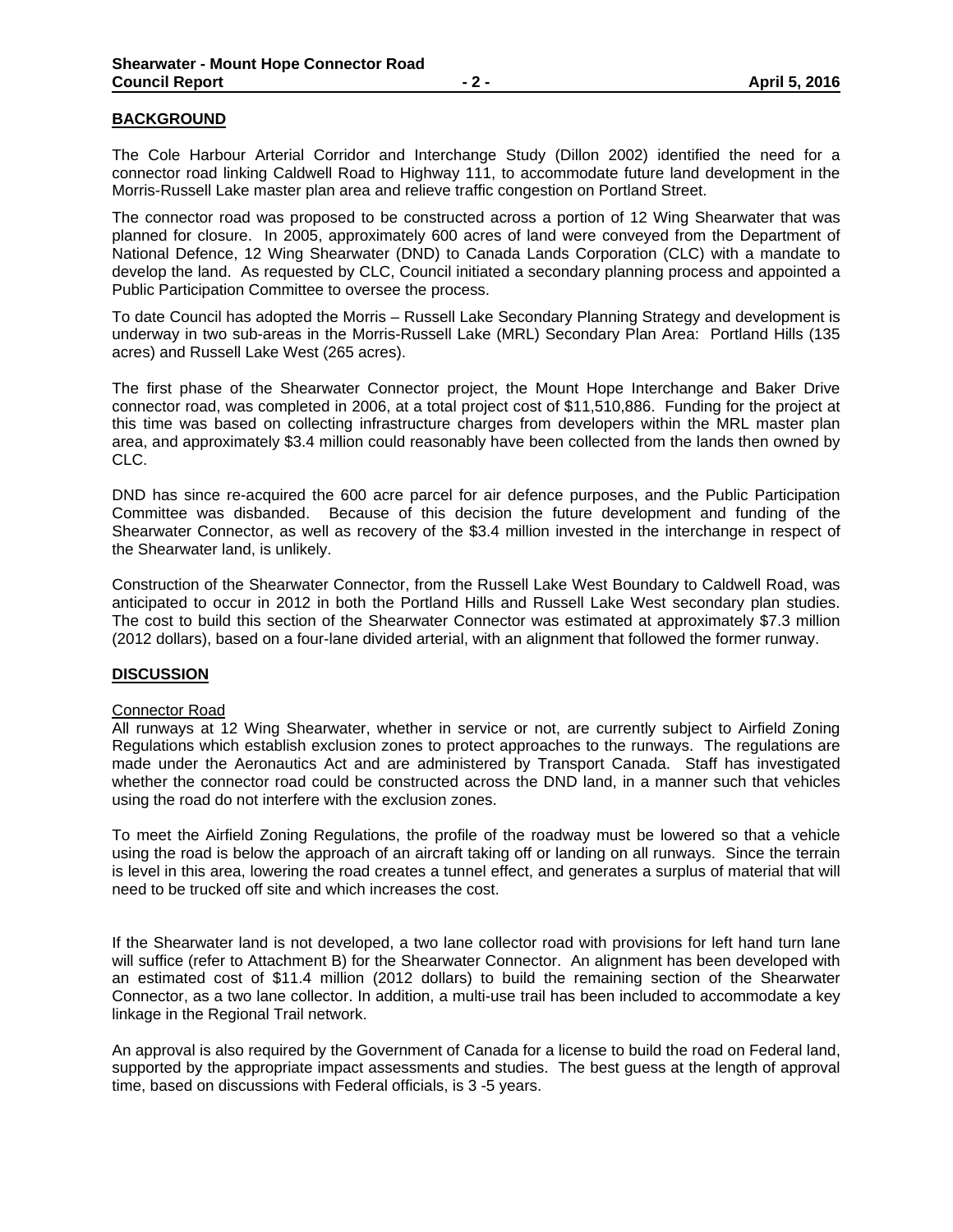It is important to note that no field surveys or test pits have been carried out to confirm conditions that may be encountered. Avoiding the runway involves deep excavation across land used for military purposes beginning at least 75 years ago, and there is a risk that conditions encountered will increase the cost. Conditions encountered on-site may also necessitate a change to the alignment away from Morris Lake, and if this is the case an amendment to the Airfield Zoning regulations will be required.

#### Other Concerns

The level of Morris Lake is also a concern for the Shearwater Connector. The level is reported at between 28 and 29 metres above sea level. A study carried out in 1998<sup>1</sup> estimated that the flow through Morris Lake could increase by almost 40% if both Topsail/Lamont Lakes are decommissioned as a public water supply and the Imperial Oil refinery is closed. The same study also identified a risk of flooding downstream in the Cow Bay River under this scenario. The lowest elevation of the collector road subgrade is approximately 32 metres, which is close enough to the level of Morris Lake to warrant further analysis to ensure that future lake levels will not interfere with the operations and maintenance of the collector road.

The proposed Shearwater Connector also passes over lands owned by Imperial Oil Canada Ltd. and the Province of Nova Scotia (Innovacorp.), who will need to be consulted if the project advances to the next steps as outlined in the Action Plan section of this report.

In summary, an alignment has been developed that complies with the Airfield Zonings Regulations, but has been developed without the benefit of ground level surveys or site assessments. The viability of the project may be impacted by conditions encountered on site, including the level of the Morris Lake. For this reason, the \$11.4million (2012 dollars) should be treated as a rough order of magnitude cost, and a higher class estimate will be forthcoming if the project advances to the next steps.

#### Other Transportation Infrastructure

In addition to the Shearwater Connector, extending Portland Estates Boulevard to the Shearwater Connector and upgrading the Caldwell Road/Portland Street intersection are required to complete the Morris-Russell Lake transportation infrastructure plan. The estimated cost to complete the Shearwater Connector, extend Portland Estates Blvd., and upgrade Caldwell Road is expected to exceed \$15 million, in addition to the \$11.5 million cost of the Mount Hope Interchange.

The amount of this capital cost that can be allocated to the lands owned by the DND and within the Morris-Russell Lake secondary plan area has never been formally established. The Morris-Russell Lake capital cost contribution study assumed that 600 acres of the DND lands would be developed: 500 acres were assumed to be light industrial and 100 acres were assumed to be residential. Based on a preliminary estimate of traffic volume generated from this mix of development, approximately 38% of the cost of remaining infrastructure could be recovered by infrastructure charges assigned to the DND land, if the lands were allowed to develop.

The 2014 update to the Regional Plan acknowledges that the 600 acres of land within 12 Wing Shearwater have not been able to develop as expected, and provides for amending the Morris-Russell Lake Secondary Plan to allow for additional serviced development at the north end of Morris Lake and Eastern Passage if the Shearwater Connector is feasible.

Development of approximately 300 acres along Caldwell Road is on hold until the completion of the Shearwater Connector because of traffic congestion on Portland Street. A Secondary Plan policy prohibits the extension of Portland Estates Boulevard to the Shearwater Connector until a connection is made to Caldwell Road. Extending Portland Estates Boulevard without completing the Shearwater Connector would free up capacity on Portland Street to allow further development along Caldwell Road, but would not provide the same level of traffic relief as would the connector. This option would still need

<sup>&</sup>lt;sup>1</sup> Morris Lake Watershed Management Plan, May 1998, Griffiths Muecke Associates et al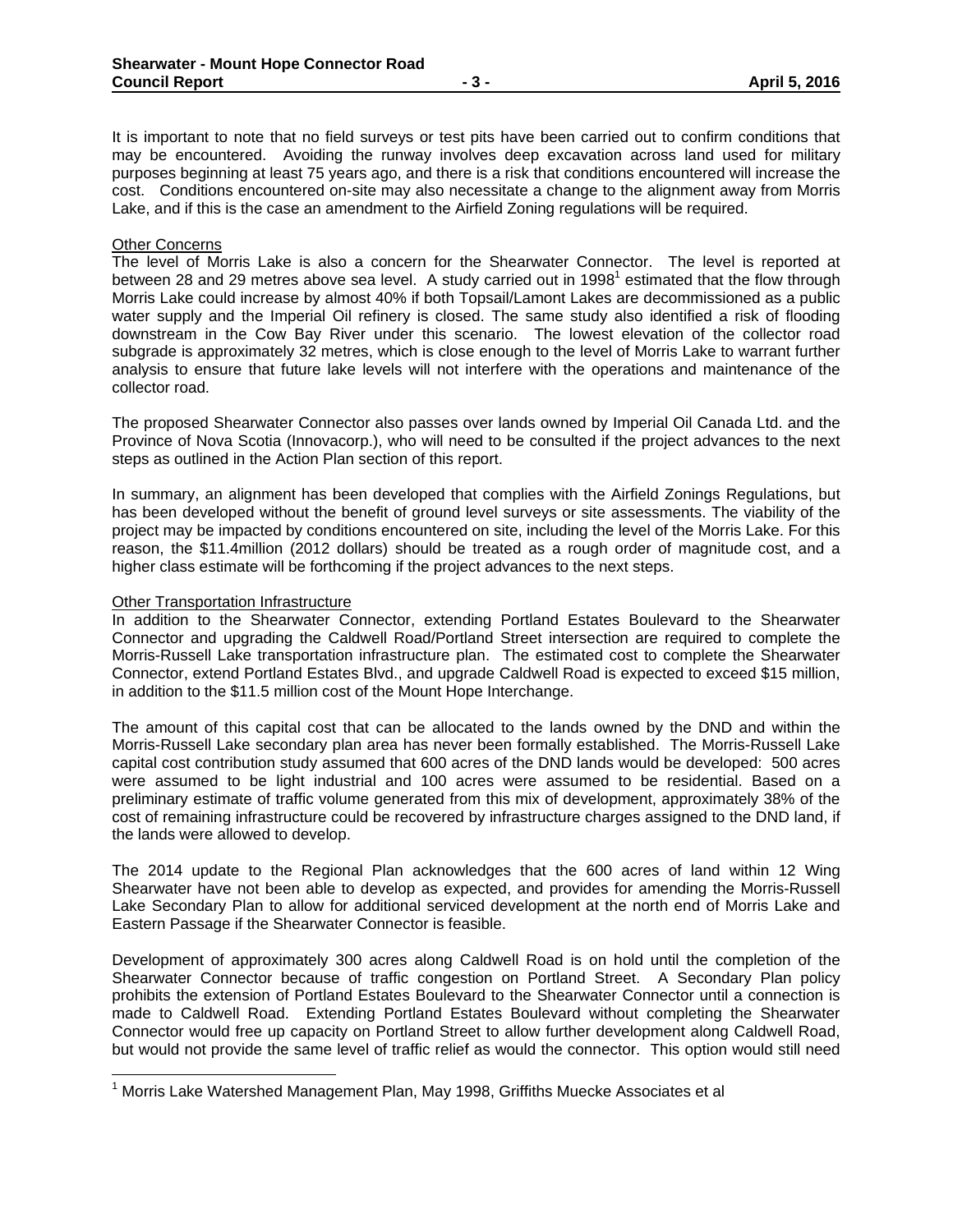some type of approval from DND since DND owns the land between the end of Portland Estates Boulevard and the proposed Shearwater Connector, and would also require an amendment to the Morris-Russell Lake Secondary Planning Strategy.

The Shearwater Connector is one of six strategic transportation projects identified in the Regional Plan, and which will be reviewed through the Integrated Mobility Plan. The other projects are improvements to the Lacewood Drive/MacKay Bridge approach; Bayers Road/Highway 102 widening; Highway 107 Extension (Burnside Expressway); Herring Cove Road widening; and, the Middle Sackville Connector. The Integrated Mobility Plan will help Council understand the benefits of the Shearwater Connector relative to the other planned projects.

#### Wastewater Capacity

The connector road is the last major impediment to development in the Morris-Russell Lake master plan area. With the recent upgrade to the Eastern Passage Wastewater Treatment Facility, all growth can be accommodated within the existing service boundary, or expanded service boundaries consistent with the intent of the Regional Plan. Halifax Water proposes a coordinated capacity management plan with HRM to track actual growth against remaining treatment capacity during the life of the new facility, and ensure a sufficient amount of time is available for planning the next facility expansion.

Consideration of local capacity constraints within the wastewater collection system, changes in Provincial and Federal environmental regulations and the assimilative capacity of the receiving waters may also influence and/or control the timing of future upgrades.

#### Action Plan

Prior to moving forward with the Shearwater-Mount Hope Connector requires the following:

- 1. Formal approval from the Department of National Defense and/or Ministry of Transport for the alignment of the Shearwater Connector; and,
- 2. Completion of the Integrated Mobility Plan confirming the Shearwater Connector as a priority project.

Once these are in place the following can be carried out:

- 3. Field surveys and tests to confirm the viability and cost of the Shearwater Connector; and,
- 4. If the project is deemed viable by Council, investigate the development potential of land to the north of Morris Lake, and develop a revised funding plan for the Shearwater Connector.

If the recommendation contained in this report is approved, formal approval from DND will be sought. The Integrated Mobility Plan is currently being carried out.

#### **FINANCIAL IMPLICATIONS**

There are no immediate financial implications. However, moving forward with the Action Plan (described in the Discussion section of this report) will require funding in future operating budgets, not yet funded, to carry out the necessary studies in Step 3 of the Action Plan. Step 1 and Step 2 (as required) can be funded at current resource and funding levels.

# **COMMUNITY ENGAGEMENT**

Not applicable.

.

# **ENVIRONMENTAL IMPLICATIONS**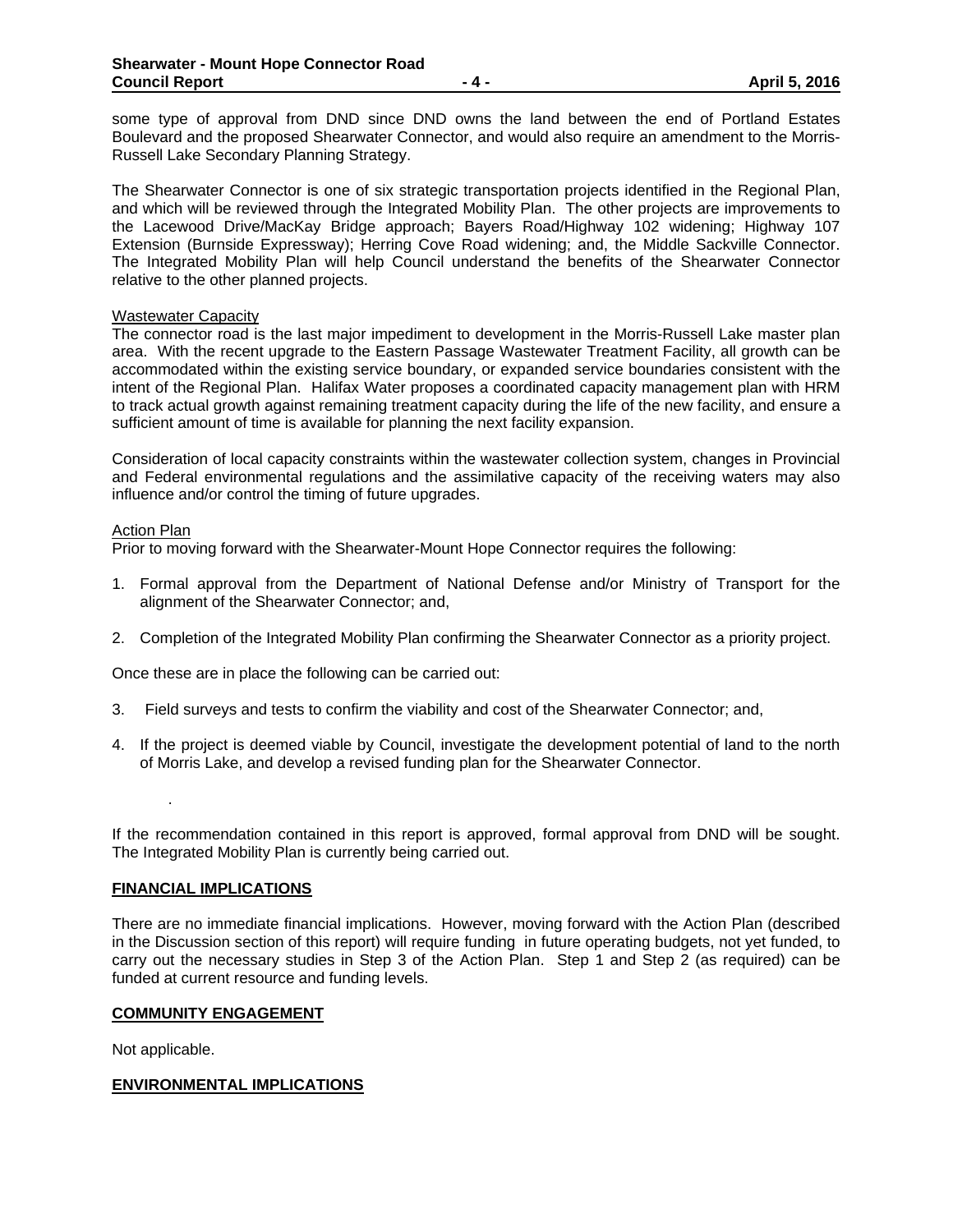None identified.

# **ALTERNATIVES**

Council could agree not to approve the Action Plan described in this report.

# **ATTACHMENTS**

Attachment A – Site Plan Attachment B – Cross Section

A copy of this report can be obtained online at http://www.halifax.ca/council/agendasc/cagenda.php then choose the appropriate meeting date, or by contacting the Office of the Municipal Clerk at 902.490.4210, or Fax 902.490.4208.

| Report Prepared by:    | Peter Duncan, P.Eng., Growth Analysis & Development Charges, 902.490.5449     |
|------------------------|-------------------------------------------------------------------------------|
| Financial Approval by: | Amanda Whitewood, Director of Finance & ICT/CFO, 902.490.6308                 |
|                        |                                                                               |
| Report Approved by:    | Bob Blerke, Chief Planner and Director, Planning and Development 902.490.1627 |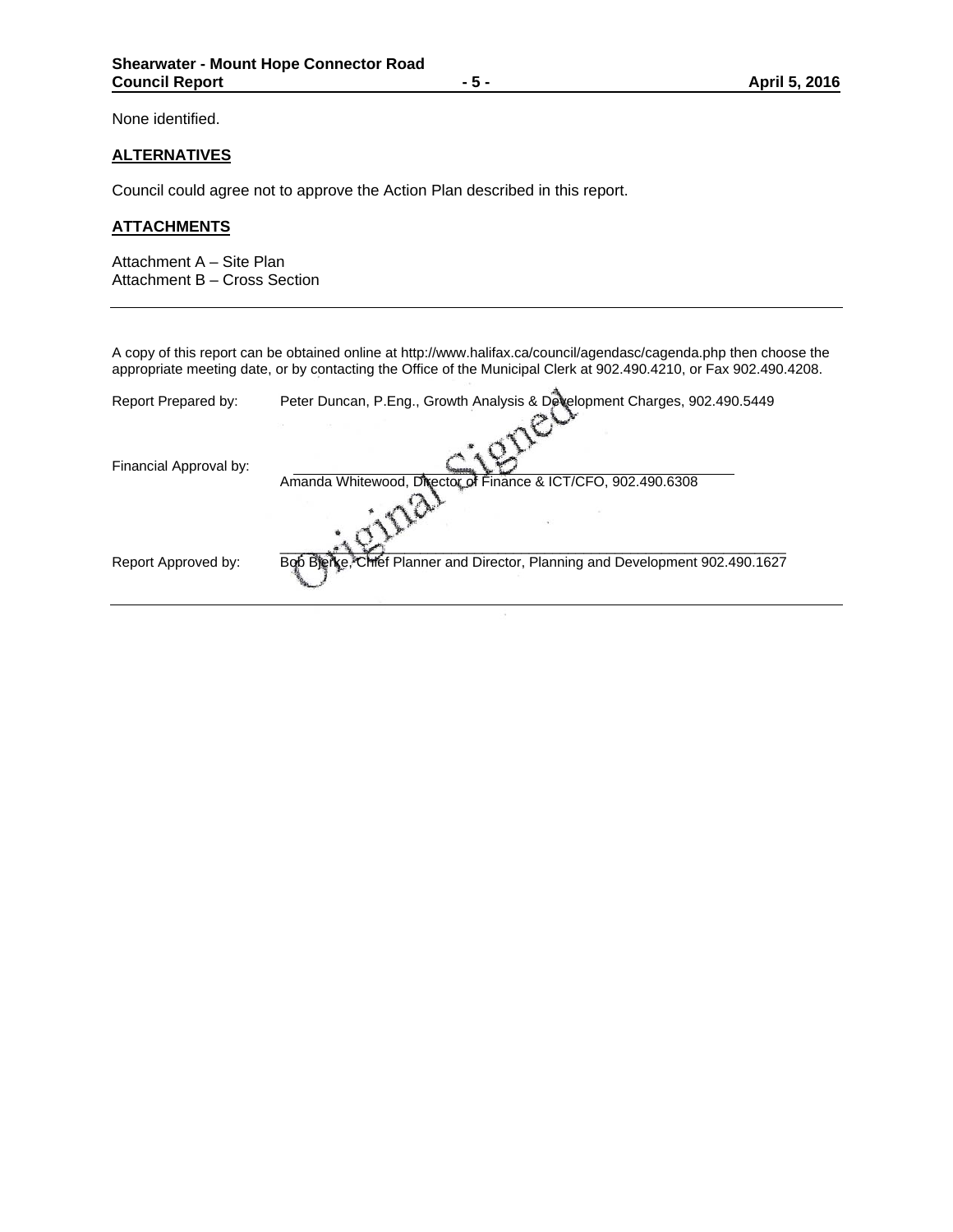